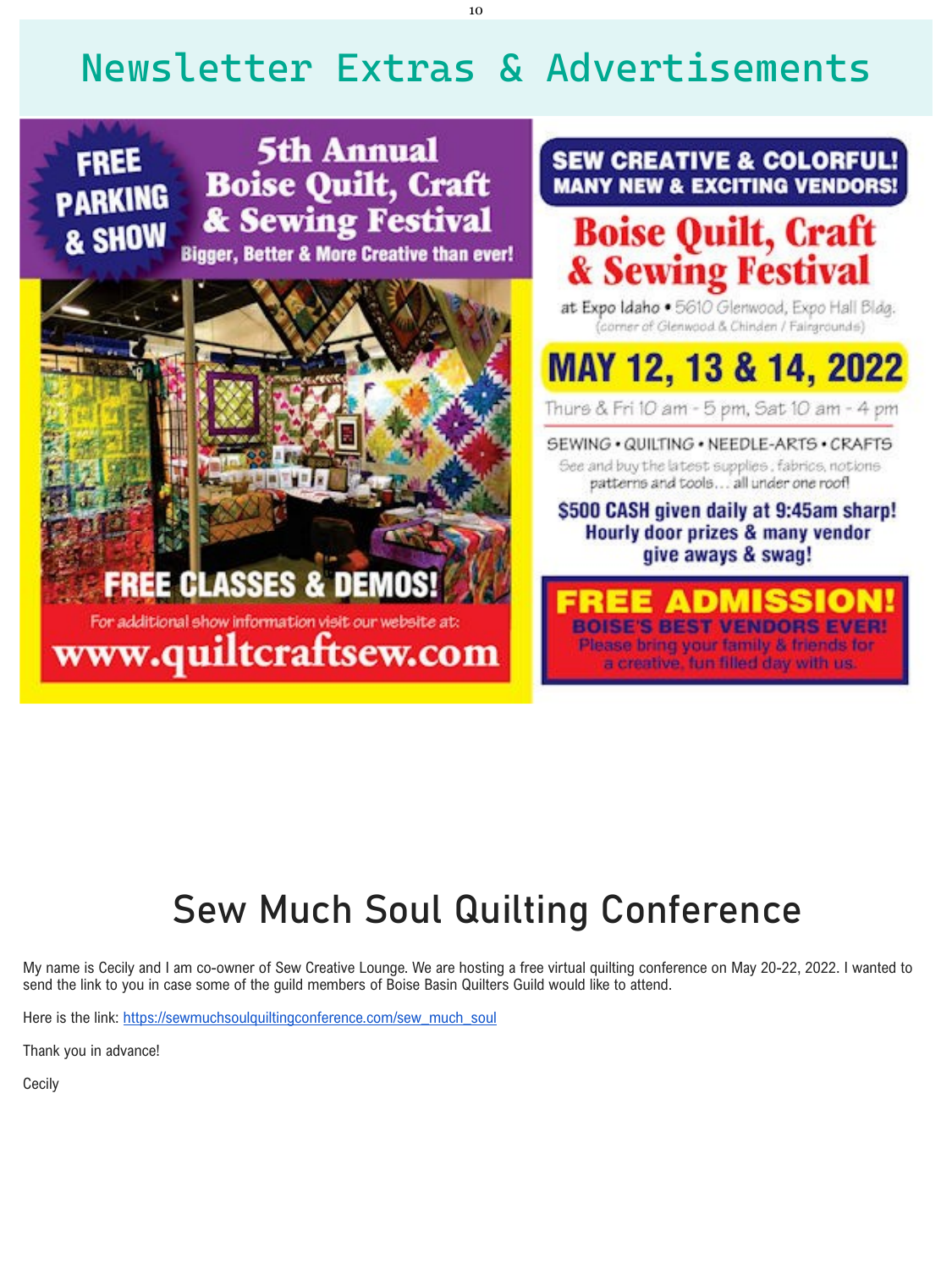11

#### **GIFTING**

#### **Quilting Shows**

Boise Basin Quilters' Guild

Sponsors Idaho PTV

**Channel 4.1**

**Watch every**

**Sunday, 2:00 p.m.**



# Advertise in the BBQ Newsletter

Contac[twww.newsletter@boisebasinquilters.org](mailto:www.newsletter@boisebasinquilters.org) for submitting your ads. If the editor designs the ad it is a \$10 fee.

| <b>Size</b>  | <b>Member</b> | <b>Non-Member</b> |
|--------------|---------------|-------------------|
| Quarter Page | \$10.00       | \$20.00           |
| Half page    | \$20.00       | \$40.00           |

Full Page \$40.00 \$80.00

#### **BBQ CONTACT INFO**

<http://www.boisebasinquilters.org>

Meeting location:

Boise Church of Christ

2000 Eldorado St. Boise, Id 83704

**MEMBERSHIP ASSISTANCE** 

Membership funds are available for a (one time use only) if you need help. All requests are kept confidential. Funds are also available for a (one time use) for the schoolhouse classes or kits.

Have you thought about giving a membership or a schoolhouse class and or kit? Gift certificates are available. For information on membership or gifting contact: [www.membership@boisebasinquilters.org](mailto:membership@boisebasinquilters.org)  [www.schoolhouse@boisebasinquilters.org](mailto:schoolhouse@boisebasinquilters.org)

**Donna Swanson Rock Creek Quilting**

Long-Arm Quilting Services

Creative, Custom Designs Smoke & Pet Free Quick Turn Around (Send by mail or FedEx) 208-259-3740 [rockcreekquilting@yahoo.com](mailto:Rockcreekquilting@yahoo.com)